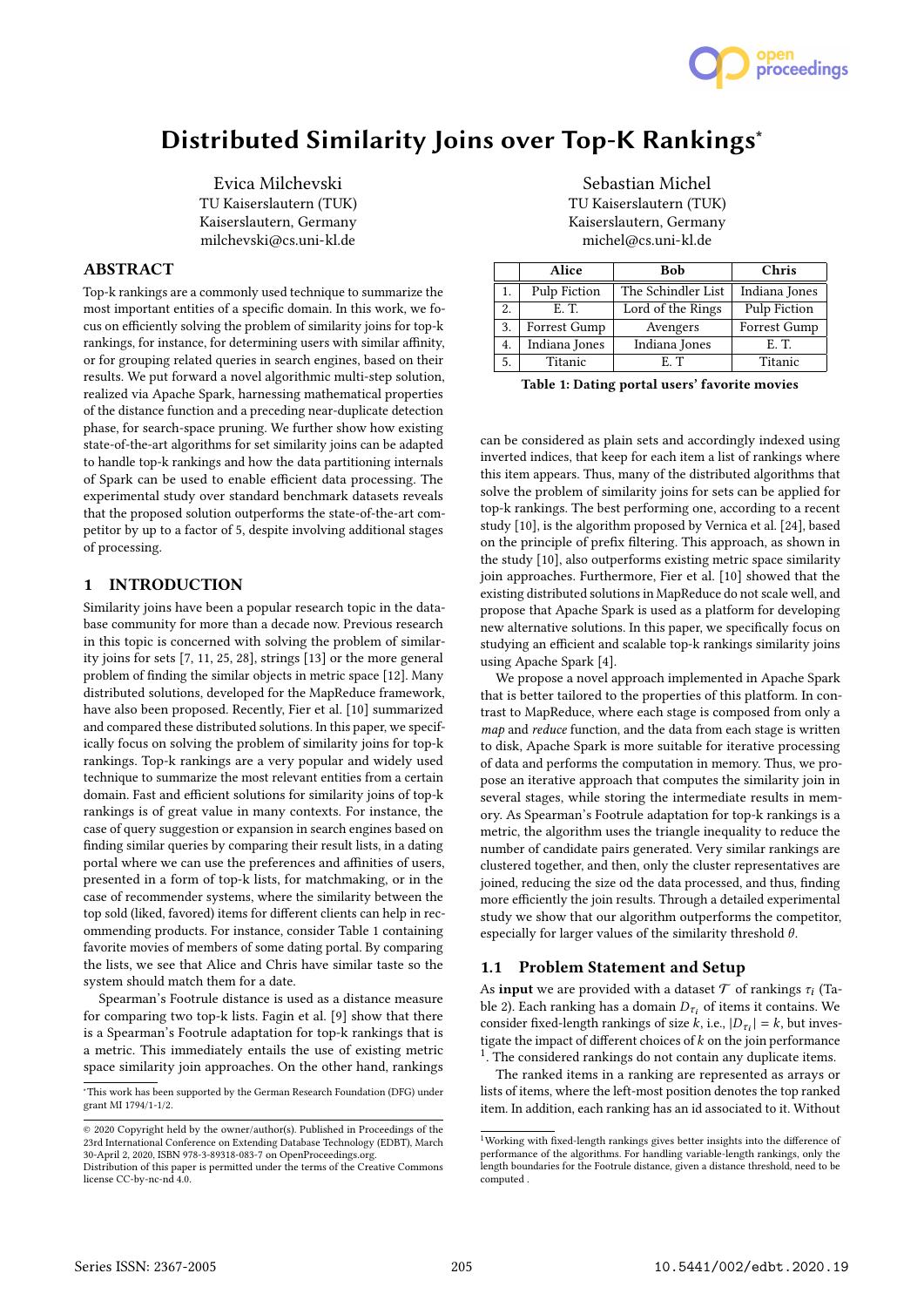|          | ranking id ranking content |
|----------|----------------------------|
| $\tau_1$ | [2, 5, 4, 3, 1]            |
| $\tau_2$ | [1, 4, 5, 9, 0]            |
| $\tau_3$ | [0, 8, 5, 7, 3]            |

Table 2: Sample dataset  $\mathcal T$  of top-5 rankings (items are represented by their ids).

loss of generality, in the remainder of the paper, we assume that items are also represented by their ids. The rank of an item  $i$  in a ranking  $\tau$  is given as  $\tau(i)$ .

A distance function  $d$  quantifies the distance between two rankings-the larger the distance the less similar the rankings are. Given a dataset of top-k rankings  $\mathcal{T} = {\tau_1, \ldots, \tau_n}$  and a distance threshold  $\theta$  we want to find all pairs  $(\tau_i, \tau_j)$ ,  $\tau_i, \tau_j \in \mathcal{T}$ ,  $i \neq j$ , where the distance d between  $\tau_i$  and  $\tau_j$  is smaller or equal to  $\theta$ , i.e.,  $d(\tau_i, \tau_j) \leq \theta$ .

In this work, we focus on the computation of Spearman's Footrule distance, but the proposed algorithm can be applied on any distance measure that satisfies the triangle inequality. Spearman's Footrule distance is computed as a sum over the diference in position of the items in the two rankings, i.e.,  $F(\tau, \sigma) =$  $\sum_{i \in D_{\tau} \cup D_{\sigma}} |\tau(i) - \sigma(i)|$ . An artificial rank l for items not contained in a ranking, i.e.,  $\tau(i) = l$  if  $i \notin D_{\tau}$ , is considered. Consider the rankings  $\tau_1$  and  $\tau_2$ , in Table 2. For a rank  $l = 6$  for notcontained items, we obtain  $F(\tau_1, \tau_2) = 4 + 1 + 1 + 5 + 2 + 2 + 1 = 16$ . A more detailed introduction to rankings, specifically top-k rankings, distance functions, and how to handle items i that are not in a ranking  $\tau$  is described in Section 3.

## 1.2 Contributions and Outline

The contributions of our work can be summarized as follows.

- We adapt existing set-based similarity join algorithm to the problem of top-k rankings. We furthermore implement and adapt this algorithm to the Apache Spark framework.
- We introduce a new iterative, highly configurable algorithm that combines metric space distance-based filtering with state-of-the-art set-based similarity join algorithms.
- We propose further optimization to the proposed algorithm by presenting a method for repartitioning large partitions.
- We implemented our methods and competitors in Apache Spark and through an extensive experimental study on two real-world datasets we show that our methods consistently outperform state-of-the-art approaches for larger values of the threshold  $\theta$ .

The rest of the paper is structured as follows. Section 2 discusses related work and, in Section 3, we present background on top-k rankings, a state-of-the-art distributed set similarity join algorithm, and Apache Spark. In Section 4, we describe how existing set-based similarity join algorithm is adapted to top-k rankings. The clustering algorithm and its components is introduced in Section 5. Section 6 proposes a Spark-based repartitioning technique. We experimentally evaluate the presented approaches in Section 7. Finally, we give the conclusion in Section 8.

## 2 RELATED WORK

To the best of our knowledge, the problem of similarity join for top- $k$  rankings has not been addressed so far. As top- $k$  rankings can also be seen as sets, we mainly focus here on explaining set-based similarity joins.

In-memory similarity join approaches: There is an ample work on computing the similarity join for sets or strings. Mann et al. summarize and compare the in-memory based approaches in [16]. Previous approaches are mainly based on a filter and verification framework which uses inverted indices as the initial filter for pairs that do not have any items in common and applying additional filters that prune dissimilar pairs. In the verification phase the candidates are verified by computing their true similarity score. The prefix-filtering approach, initially proposed by Chaudhuri et al. [7] is the most well know algorithm for finding the similar pairs. It works by first sorting all records in the dataset in the same canonical order and then indexing only a prefix of the record with an inverted index. The size of the prefix depends on the threshold and distance, i.e., the similarity measure used. The records are usually sorted by the ascending frequency of the elements in the sets. There are many works [5, 6, 21, 25, 28] that propose improvements over the initial prefix-filtering algorithm, by introducing additional position or length-based filters, reducing the size of the prefix, introducing variable length prefixes, grouping based on the prefix, etc. Recently Wang et al. [26], motivated by the conclusions presented in [16], proposed an approach that improves upon existing prefix-filtering approaches by introducing index level and answer-level skipping. The index level skipping reduces the unnecessary checks done by position and length-based filters, by using length-sorted skipping blocks in the posting lists, augmented with the positions of the elements in the sets. The answer-level skipping is based on the idea that the answer sets of similar sets should be also similar, thus the already computed answer set of one set is used for computing the answer set of another, similar, set. Bouros et al. [6] propose an approach for spatio-textual similarity joins. They describe algorithms that partitions and filters the data based on the spatial (Euclidean) distance between the points in the dataset, and, in addition, they extend the prefix-filtering method by introducing grouping based on the prefix of the textual data. The grouping based on the prefix of the textual data is orthogonal to our presented approach, i.e., it can be applied in our approach in addition to (instead of) the VJ algorithm. Their method for distance based partitioning of the data space resembles our idea for clustering based on the distance threshold. However, the solution proposed in [6] works specifically for two dimensional data. Top- $k$  rankings, on the other hand, can be interpreted as points in multidimensional space, where the dimension is determined by the size of the rankings, usually 10 or larger. In addition, our clustering approach is more general, and works for any data in metric space.

MapReduce-based similarity join approaches: To handle larger datasets, many distributed solutions for similarity join of sets have also been proposed. Recently, Fier et al. [10] summarized and compared the MapReduce-based similarity join solutions. Vernica et al. [24] present a distributed solution, referred to as VJ, based on the well known prefix filtering method. Since we use this algorithm in our implementation, we describe it in more details in Section 3. The V-SMART algorithm [17] adopts a diferent idea, by computing the ingredients of the similarity measure in a distributed manner, which are later joined to compute the final results. It works in two phases, a joining phase and a similarity phase. In the first phase, the joining phase, the partial results for each set is computed and joined to all the elements in the sets. In the similarity phase, the algorithm takes as input the output from the first phase, builds an inverted index, and then, while traversing the posting lists for each element  $s_i$ , emits pairs of sets together with information needed to compute the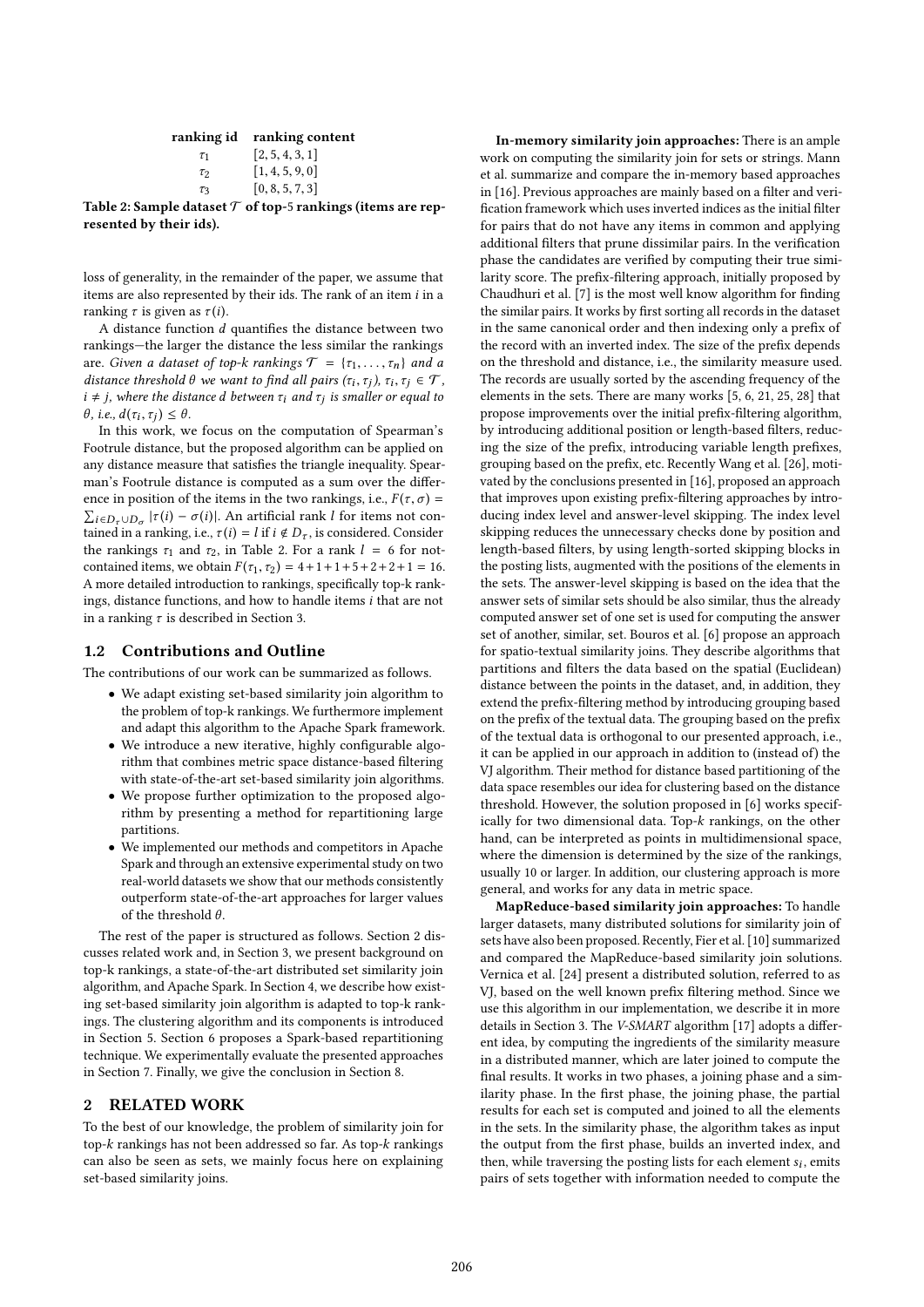final similarity. Deng et al. present MassJoin [8]. This approach is based on PassJoin [15], a main memory method for string similarity joins. The idea behind their method is to generate signatures for the sets  $r \in R$ , and then for each signature of r they generate signatures for  $s \in S$ . In order for s and r to be similar, they should share at least one signature. Additional filters are applied to reduce the number of candidate pairs generated. Rong et al. present FS-Join [20]. They claim that their algorithm outperforms the competitors because it addresses some of the issues that previous approaches had, i.e., it does not generate duplicate results and achieves better load balancing. The dataset is vertically partitioned, by dividing each set into segments and then partitioning the data according to the segments. Interestingly, Fier et al. [10] came to the conclusion that the approach proposed by Vernica et al. [24] outperforms the other approaches in most scenarios. Therefore, in this work we compare our approach to the one presented in [24]. Distributed metric space approaches have also been proposed [22, 27]. Wang et al. [27] for a dataset  $D$ , partition the input dataset  $D$  into  $N$  disjoint partitions  $P_i$ ,  $P_i \cup P_j = \emptyset$ ,  $\cup_{i=1}^N P_i = D$ , created by randomly choosing N centroids  $p_i$  and assigning each point  $p \in D$  to the partition represented by the closest centroid. Further, they define inner and outer sets of a partition and based on that they decide the data distribution. The proposed MapReduce algorithm consists of two main stages, partitioning the data, and, in the second stage, computing the similarity join. Sarma et al. [22] propose a MapReduce method that works very well for very small distance thresholds. In fact, they evaluate their approach using only threshold values up to 0.1. The novelty in their work is that they apply several filtering techniques, both distance specific and not, which lead to having tighter partitions, and thus, fewer comparisons.

In prior work [18], we solve the problem of answering similarity range queries over top-k rankings. There, in addition to an algorithm based to the prefix-filtering framework, we also presented a so-called coarse index, that combines an inverted index with a metric index structure to reduce the number of distance function computations.

## 3 PRELIMINARIES

Complete rankings are considered to be permutations over a fixed domain  $D$ . We follow the notation by Fagin et al. [9] and references within. A permutation  $\sigma$  is a bijection from the domain  $\mathcal{D} = \mathcal{D}_{\sigma}$  onto the set  $[n] = \{1, \ldots, n\}$ . For a permutation  $\sigma$ , the value  $\sigma(i)$  is interpreted as the rank of element *i*. An element i is said to be ahead of an element j in  $\sigma$  if  $\sigma(i) < \sigma(j)$ . We consider incomplete rankings, called top-k lists in [9]. Formally, a top-k list  $\tau$  is a bijection from  $D_{\tau}$  onto [k]. The key point is that individual top-k lists, say  $\tau_1$  and  $\tau_2$  do not necessarily share the same domain, i.e.,  $D_{\tau_1} \neq D_{\tau_2}$ .

Pairwise similar rankings can be retrieved by means of distance functions, like Kendall's Tau or Spearman's Footrule distance. In this work we use Spearman's Footrule adaptation for top-k lists proposed in [9]. Spearman's Footrule distance is computed as a sum over the diference in position of the two rankings, i.e.,  $F(\tau, \sigma) = \sum_{e \in D_{\tau} \cup D_{\sigma}} |\tau(i) - \sigma(i)|$ . An artificial rank l for items not contained in a ranking, i.e.,  $\tau(i) = l$  if  $i \notin D_{\tau}$  is considered.

In this work, we assume that  $\tau(i)$  takes values from 0 to  $k - 1$ (instead of 1 to k), and we fix the value of l to k as suggested in [9]. It is clear that this does not affect our algorithms. We further consider only rankings of same size  $k$ , thus the largest possible

value of the Footrule distance is  $k * (k + 1)$  and occurs if two disjoint rankings are compared. The smallest distance is 0, for the compared rankings are identical. In the rest of the paper, for ease of presentation, we use normalized values for the Footrule distance and the threshold values, ranging from 0 to 1.

## 3.1 Vernica Join (VJ) Algorithm

According to a recent experimental study [10], the VJ algorithm outperforms other distributed similarity join algorithms in most cases. The algorithm is implemented in MapReduce and is based on the well known prefix filtering method. It works in several phases, each representing one map reduce job. For each phase, the authors propose several variations, however, here we describe the version which, according to their evaluation, showed the best performance.

In the first phase, all records are read and the tokens in the universe are sorted according to the increasing frequency of appearance in the sets. Then, in the next phase, the sorted tokens are loaded into the memory of the mappers and used for sorting the sets into a canonical form. Then the mappers emit a composite key consisting of the token and the size of the set, plus the whole set as value, but only those elements that belong to the prefix. For grouping the records in the reducers, only the token is used, while the size of the set is used for sorting the records by size. The latter allows utilizing size-based filters. At the reducers, for all the rankings that share at least one element together, the PPJoin+ algorithm [28] is used, to find the similar rankings. In the final phase, duplicate pairs must be removed, since the same pair can be generated at several machines.

#### 3.2 Apache Spark

Apache Spark [4] is a general purpose platform that enables easy and fast development and execution of distributed applications. It can be considered successor of MapReduce, as it provides similar capabilities with generally better performance. Additionally, several other functionalities are provided and many libraries are built on top of its core. The parallelization of applications is easier when using Apache Spark due to the notions of RDD, transformations and actions used in the platform. RDDs are collections of elements distributed across the nodes of a cluster [14]. Once created, they are then partitioned among the available nodes of a cluster. This way, each node handles a subset of the input. RDDs are evaluated lazily, meaning that, instead of directly computing each RDD transformation, the computation is performed only at the end, when the final RDD data needs to be materialized. This allows Spark to optimize job execution, by analyzing and grouping the transformations that are performed over the RDDs.

Another important characteristic of Apache Spark is its ability to execute iterative processes, using the main memory of the nodes, in order to reduce disk I/O, thus, reducing the overall execution time of the application, leading to superior performance over MapReduce, as shown by Shi et al. [23].

# 4 A VJ-STYLE ALGORITHM FOR TOP-K RANKINGS

To find all pairs of similar top- $k$  rankings for a given set of rankings  $\mathcal T$  and a threshold  $\theta$ , we can use the Vernica Join (VJ) algorithm. However, in order to be able to apply it on top-k rankings,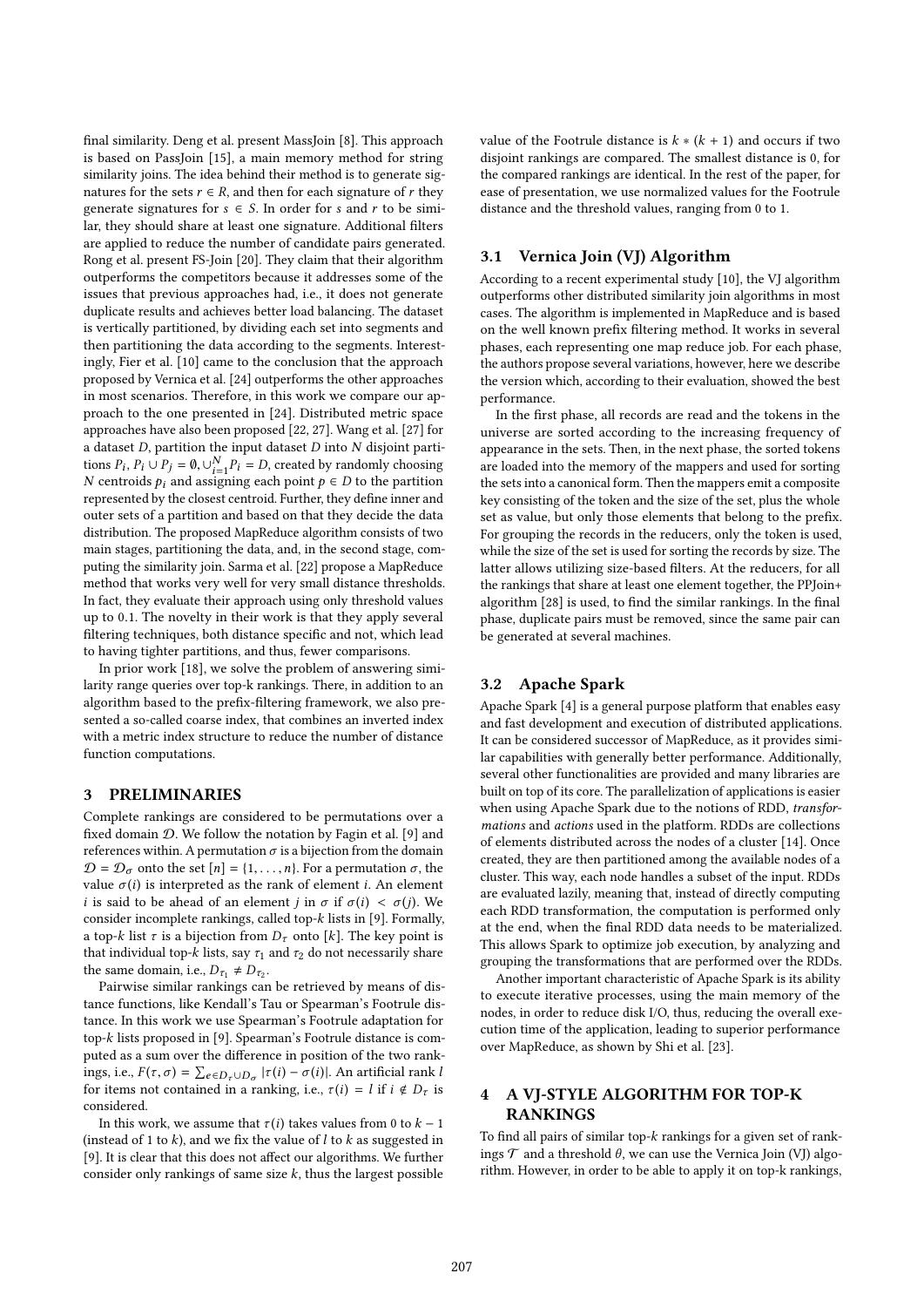

Figure 1: Example rankings with  $k = 5$  and  $p = 2$  with maximum Footrule distance  $F(\tau_i, \tau_j) = 8$ .

we need to derive the prefix size  $p$  of top- $k$  rankings, when Spearman's Footrule distance is used to compare them<sup>2</sup>. There are two ways for computing the prefix size of top- $k$  rankings, one considering the overlap of the rankings, and the other, considering their position. The latter provides slightly tighter prefix sizes than the first. However, the former allows more freedom in choosing the items in the prefix. In prior work [18], we found the minimum overlap between two rankings  $\tau_i$  and  $\tau_j$ , such that  $F(\tau_j, \tau_j) = \theta$ , as  $\omega = [0.5 * (1 + 2 * k - \sqrt{1 + 4 * \theta})$  and the prefix size as  $p = k - \omega + 1$ . We refer to this as **prefix based on overlap**. In addition, we define an ordered prefix,  $p_0$ , as:

Lemma 4.1. For a given Spearman's Footrule distance threshold  $θ$  and a ranking length k, the **ordered prefix**  $ρ<sub>o</sub>$  of the top-k rankings is given by the best ranked:

$$
p_o = \lfloor \frac{\sqrt{\theta}}{\sqrt{2}} \rfloor + 1
$$

items of the rankings.

PROOF. The lowest Footrule distance that two top- $k$  rankings  $\tau_i$  and  $\tau_j$  can have, when none of the first p items of each ranking are overlapping,  $L(p, k)$ , is when the items are overlapping in the rankings, i.e.,  $D_{\tau_i} = D_{\tau_j}$ , but they are positioned in the next  $p$ places in the other ranking. This is so, because the partial Footrule distance of an item we get either by the diference in its positions, when they are overlapping, or as  $k - \tau_i(i)$  when the item is non overlapping. For the items  $i$  positioned in the first  $p$  places in ranking, where  $p < \frac{k}{2}$ , the partial distance of the items being overlapping and placed at the next  $p$  places is always lower than if an item is non overlapping.  $L(p, k)$  can be computed as  $\frac{(p * 2)^2}{2}$  $\frac{2}{2}$ . An example of such rankings, where  $p = 2$ , are the rankings  $\tau_i$  and  $\tau_j$ , shown in Figure 1. These rankings have the same domain, i.e.,  $D_{\tau_i} = D_{\tau_i} = \{i_1, i_2, i_3, i_4, i_5\}$ , however, when looking only the first  $p$  items, written in bold, they have no overlap. The Footrule distance between them is  $F(\tau_i, \tau_j) = 8$ , the lowest that they can have when the first  $p$  items are not shared.

Solving  $L(p, k) = \theta$  gives us the first  $p = \lfloor \frac{\sqrt{\theta}}{\sqrt{2}} \rfloor$  items that can be non-overlapping in case of  $\theta$ . Taking one more item guaranties that we will not miss any candidate pair.  $3$ 

Given the Footrule distance threshold  $\theta$ , we now describe the VJ algorithm for top- $k$  rankings. The first step in the VJ algorithm is counting the frequency of the elements in the sets and ordering them by frequency. This step is not needed for top-k rankings and can be skipped. However, since most real world datasets follow a skewed distribution, through experiments we concluded

that reordering the rankings by the item's frequency leads to major performance gains, and thus, we keep this step for top $k$  rankings as well. This entails that the prefix size based on the overlap between the rankings should be used. To perform the reordering, we first count the frequency of the items in the rankings. Then, in order to make this collection available to all the nodes, in Spark, we use a broadcast variable which is cached on each machine and then used to sort the items of all rankings  $\tau \in \mathcal{T}$  by increasing order of their frequency. Note that, while we reorder the items in the rankings, we still need to keep track of their original rank for the computation of the Footrule distance, thus rankings are transformed to arrays of  $(i_{id}, \tau(i))$  pairs. In the next step we transform the rankings, into  $(i_{id}, \tau)$  pairs, where as key we have the item id, and as value we have the ranking. This we only do for the items that belong to the prefix of the ranking. Then in the next step, in order to bring all rankings that share an item to the same partition, we aggregate the tuples (RDD), created in the previous step, by key. In the next step, for the rankings that share an item, a main memory approach for finding the similar pairs is applied. For the rankings on each item list we index their prefixes using an inverted index. In addition, based on our previous work [19] we apply a position filter in order to filter out more candidate pairs. In [19], we proved that two rankings  $\tau_i$  and  $\tau_j$  cannot have distance smaller than  $\theta$  if at least one of the items in the rankings have a difference in their ranks larger than  $\frac{k*(k+1)*\theta}{2}$ . That means, if there is at least one item  $i \in \tau_i$ ,  $\tau_j$ , such that,  $|\tau_i(i) - \tau_j(i)| > \frac{k*(k+1)*\theta}{2}$ , we can be sure that  $d(\tau_i - \tau_j) > \theta$ . For the candidate pairs that pass the filters, we compute the Footrule distance. Note that, since we work with rankings of same size  $k$ , filtering based on the length of the rankings is not applicable. Finally, before writing the final result, we remove the duplicate pairs.

## 4.1 Improved Memory Usage

Previous distributed approaches for similarity joins were designed and implemented in MapReduce. Spark, as a successor of MapReduce, has diferent characteristics than MapReduce, and thus existing approaches can be adapted to the computational properties of Spark in order to improve their performance.

Datasets in Spark are represented as RDDs, which are immutable, distributed collections of objects, stored in the memory of the executors. This means that for every transformation of an RDD, a new RDD is created. In addition to this, Spark runs in the JVM, which means that garbage collection can easily cause performance issues for Spark jobs. Thus, keeping objects in the memory of executors is not recommended, since it can lead to crashes or performance degradation when dealing with large datasets. Instead, working with iterators is more native to the Sparks computational model, since this allows the framework to spill some data to disk, when needed.

The VJ algorithm that shows the best performance, according to [24] works such that rankings that share the same item are distributed to diferent partitions. Next, on each partition, an in memory join algorithm is executed, to compute the rankings with distance smaller than  $\theta$ . This entails, first, storing a dictionary of the items, second, storing an inverted index for the rankings for this partition, and storing the partial result sets until the final computation is done. In addition to this, since Spark works with immutable objects, sorting the objects for performing the per partition in memory join, imposes creating new objects for each ranking. This means that the VJ algorithm can lead to having

 $^2\!$  To use another distance measure with a prefix-filtering based algorithm, these bounds will need to be recomputed. However, our approach is lexible and any other algorithm can be used.

<sup>&</sup>lt;sup>3</sup>Note that this only holds when  $\theta \leq \frac{k^2}{2}$ . In the case when  $\theta > \frac{k^2}{2}$  computing the formula for the ordered prefix size is more complicated and we leave it as future work, since using values of  $\theta \leq \frac{k^2}{2}$  is more than enough for our problem setting, as it is common practice to use values of  $\theta \le 0.4$ .  $\theta = \frac{k^2}{2}$  is around 0.45 when normalized, depending on the value of k.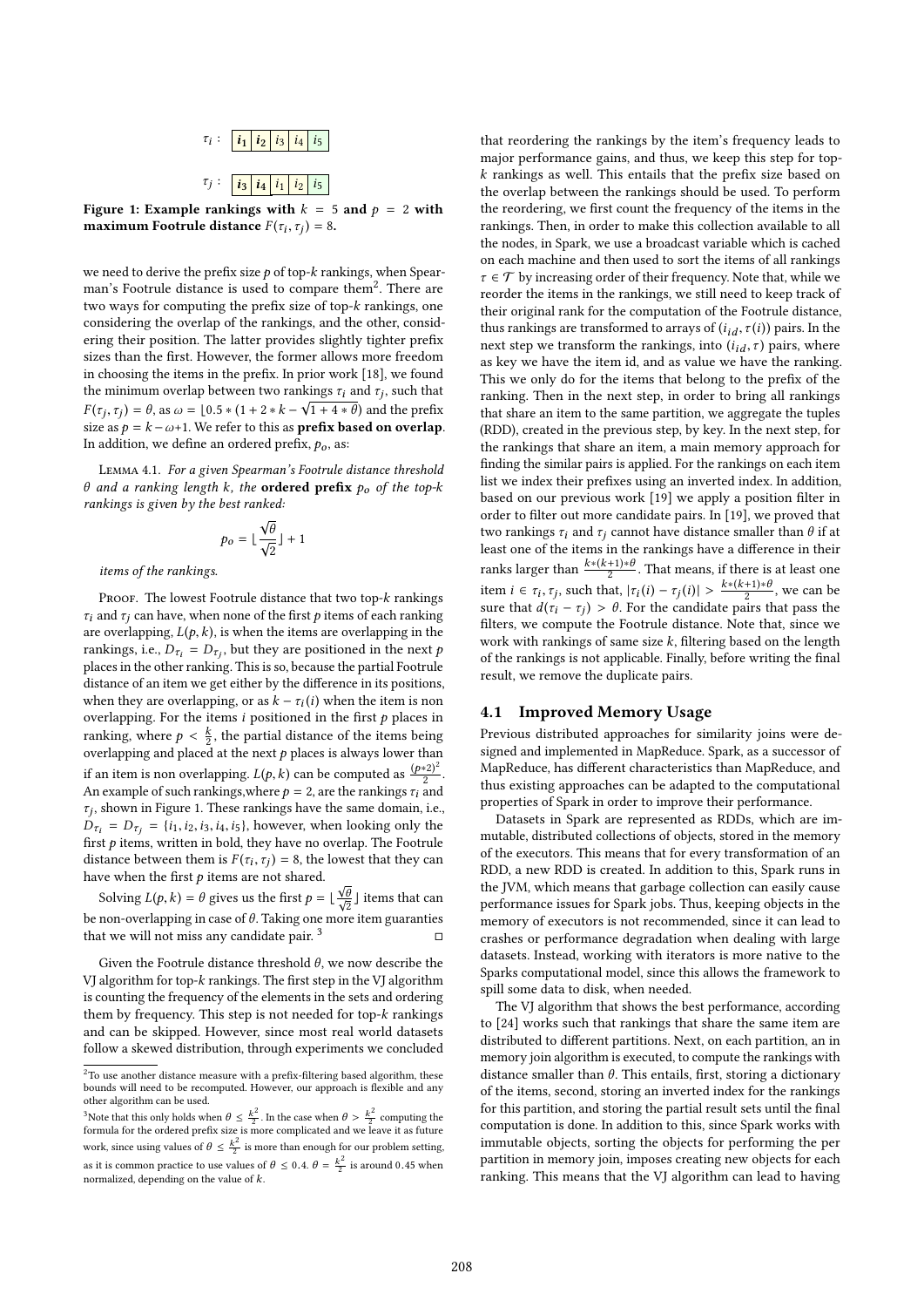

Figure 2: Overall architecture. The algorithm has four main phases: ordering, clustering, joining and expansion.

both issues that we mentioned above, bad performance caused by the garbage collector overhead, and, memory overhead crashes, due to keeping data structures and objects in memory.

Instead, we claim that a nested loop modification to the VJ algorithm, is more native to Spark's processing style. Instead of indexing the rankings per partition, we propose using iterators to walk through the rankings in a nested loop fashion. For each ordered pair of rankings,  $(\tau_i, \tau_j)$ , where  $\tau_i < \tau_j$  that passes the position filter defined above, we compute the Footrule distance, and output those pairs where  $d(\tau_i, \tau_j) \leq \theta$ . This approach, as we will show in our experiments, performs better for large datasets, since allows Spark to spill the data to disk, when needed.

## 5 APPROACH

Driven by the idea that similar rankings should have similar result sets, we propose a novel approach having a pre-processing step, where very similar rankings are grouped. Then, only one representative ranking from the clusters, called centroid, is considered in the next similarity join phase. The idea is that by doing this, the number of records being joined is reduced and, thus, the execution time of the main joining phase is reduced too-which is actually the most expensive part of similarity join algorithms. Since Spark is suitable for iterative processing, adding an additional phase should be acceptable. However, this pre-processing phase should be very efficient, such that we do not end up with having a higher overhead than real benefit. Another key observation is that the Footrule distance is a metric and, thus, the triangle inequality can be used for forming, and expanding the clusters, after finding the similar centroids, to compute the final result set more efficiently.

Making use of the above observations, we propose an approach consisting of four main phases: Ordering, Clustering, Joining, and Expansion, depicted in Figure 2.

Ordering: The first phase of our approach is ordering the items in the rankings by their occurrence, i.e., items that occur less frequently in the rankings, are moved to the top positions of the rankings. In our proposed algorithm, as later described, the VJ similarity join algorithm is applied twice, once for clustering the rankings, and once for finding the similar clusters. Instead of reordering the rankings twice, we choose to do this only once, using the original dataset  $T$ . As our approach does not depend on the similarity join algorithm used for clustering or for joining the clusters, the re-ordering of the items in the rankings can be skipped if it is of no use to the joining algorithm applied later on. The reordering is done just for determining which items will be included into the prefix of the rankings, while the rankings still preserve their original item ordering for the computation of the distance.

Clustering: The second phase of our approach is forming clusters, such that similar rankings will belong to the same cluster,  $C_i$ . First, a similarity join algorithm is executed, to find the similar rankings that need to be grouped together. Our experiments revealed that VJ is the most efficient one to be used here, which supports the findings by Fier et al. [10]. In principle, however, any similarity algorithm could be employed at this stage. Then, clusters are formed such that the pairwise distance between each member of the cluster and its representative is at most  $\theta_c$ . We will refer to  $\theta_c$  as the *clustering threshold*. In contrast to other similarity join algorithms in metric space, where clusters have diferent radius, the radius of all clusters formed by our approach is bounded by the clustering threshold,  $\theta_c$ . We write  $\tau_i \prec c_i$  to denote that ranking  $\tau_i$  belongs to the cluster,  $C_i$ , represented by ranking (centroid)  $c_i$ . Rankings in the dataset  $\mathcal T$  that do not have any similar rankings with distance smaller than the clustering threshold,  $\theta_c$ , form singleton clusters, i.e., one element clusters.

Joining: In this phase a similarity join algorithm is executed over the *centroids* with a threshold  $\theta_o = \theta + 2 * \theta_c$ . Using threshold  $\theta_o$  instead of  $\theta$  is necessary in order to insure the correctness of the algorithm. Note that any similarity join algorithm can be applied here, independently from the algorithm used in the clustering phase. Due to the aforementioned reason, we implement the VJ algorithm.

Expansion: In the last step of the algorithm the final result set is computed, by joining the results from the joining phase with the formed clusters in the clustering phase. The members of the joined clusters from the joining phase are checked against each other if the distance between them is smaller than  $\theta$ . Using the metric properties of the distance measure, we are able to directly filter out some candidates, and thus compute the final result list more efficiently.

Before we describe each phase more formally, how each phase is realized and how the final join results is computed, we first discuss the correctness of the proposed algorithm.

Lemma 5.1. For given join threshold θ and clustering threshold  $\theta_c$ , in the joining phase, all pairs of centroids  $c_i, c_j$  with distance  $d(c_i, c_j) \leq \theta + 2 * \theta_c$  need to be retrieved in order not to miss a potential join result.

Lemma 5.1 ensures that pairs  $\{(\tau_i, \tau_j)|\tau_i \prec c_i, \tau_j \prec c_j \land \tau_j \prec c_j \}$  $d(\tau_i, \tau_j) \leq \theta \wedge d(c_i, c_j) > \theta$  will not be omitted from the result set.

In other words, Lemma 5.1 avoids missing result rankings with distance  $\leq \theta$ , which are represented by centroids which are with distance larger than  $\theta$  from each other.

This follows from the fact that for all rankings { $\tau_i | \tau_i \prec c_i \land \tau_i$  $d(\tau_i, c_i) \leq \theta_c$ . It follows that for any pair of rankings { $\tau_i$ ,  $\tau_j | \tau_i$  <  $c_i, \tau_j \lt c_j$ } the distance of the corresponding centroids  $d(c_i, c_j)$ must be  $\leq \theta + 2 * \theta_c$ . Thus, using a threshold  $\theta_o = \theta + 2 * \theta_c$  in the joining phase is enough to ensure that no true result will be missed.

#### 5.1 Clustering

When forming the clusters the following points need to be considered:  $(i)$  To ensure correctness, the radius of all the clusters should be the same, i.e., for any ranking  $\tau_i \in C_i$ , represented by a ranking  $c_i$ ,  $d(\tau_i, c_i) \leq \theta_c$ . (ii) The clustering method should be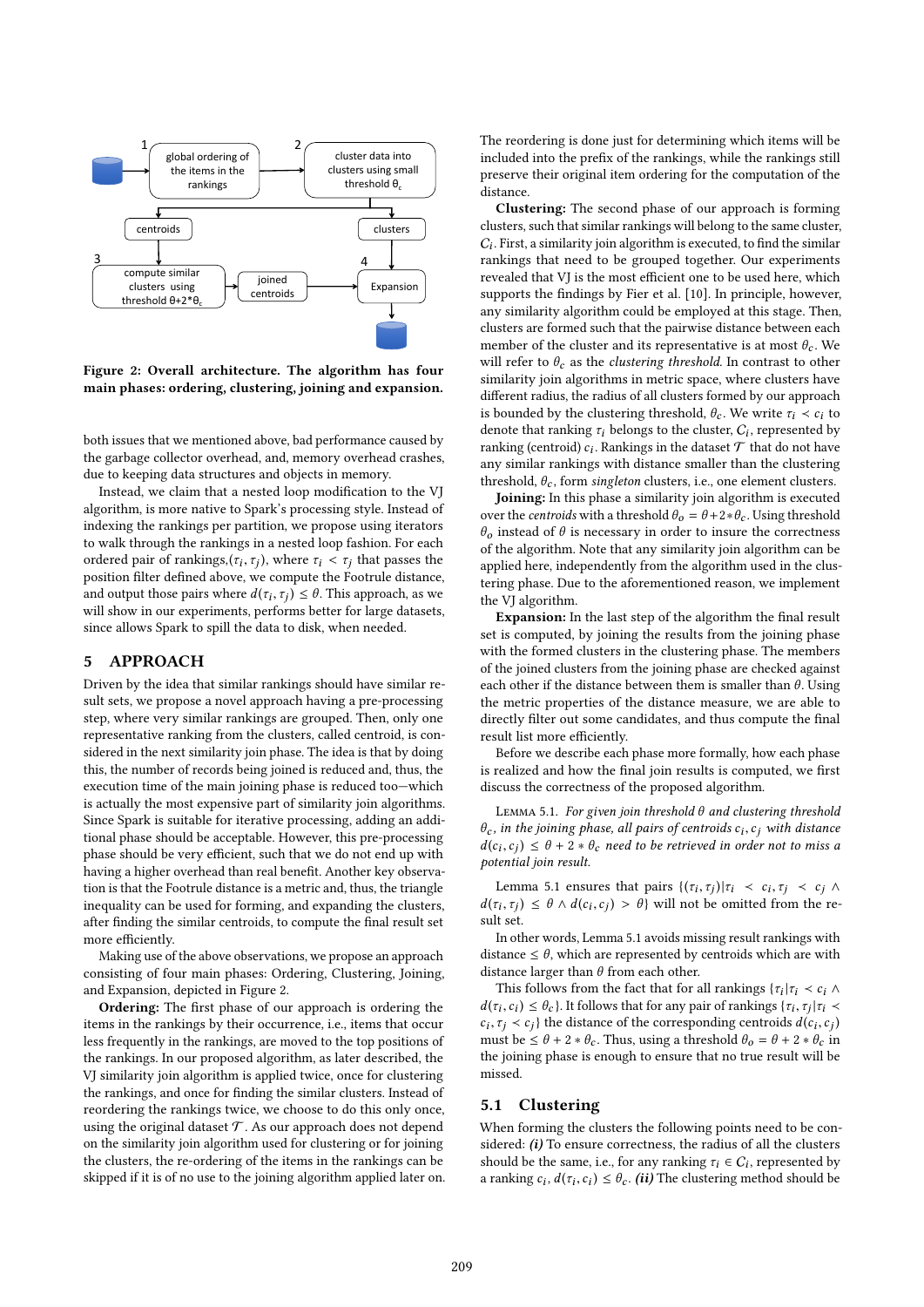very efficient, otherwise the cost of the clustering would overweight its benefit. (iii) The performance of the expansion phase depends on the clusters formed. We address each point individually while explaining our design choices for the clustering algorithm.

For forming the clusters, we could turn to existing methods [22, 27], where, first, the centroids of the clusters are randomly chosen, and then, by computing the distance from the centroids to the other points in the dataset, the members of the clusters are found. However, considering that we aim at forming equal range clusters, where the points are very close to each other, this approach has two main drawbacks, which make it not suitable for our use case. First, due to the very small clustering threshold, and the random choice of the clusters, it could happen that for some, or in the worst case for all, of the chosen centroids, there are no other points in the dataset such that their distance to the centroids is smaller than the clustering threshold,  $\theta_c$ . This leads to having singleton clusters which do not cause any performance benefit in the joining phase. Another drawback of this approach is that the number of clusters needs to be chosen upfront.

First, to find the rankings that are very similar to each other, instead of selecting the centroids first, and comparing the distance for each point to the centroids, we execute a similarity join algorithm with the clustering threshold over the whole dataset,  $\mathcal T$ . Any similarity join algorithm can be applied, however, since prefix filtering approaches are especially efficient for very small thresholds, in our implementation we use the VJ algorithm. Note that the rankings have already been sorted, so we do not perform any additional sorting in this phase. The result of the VJ algorithm are all pairs of rankings  $(\tau_i, \tau_j)$  whose distance is smaller than the clustering threshold, i.e.  $d(\tau_i, \tau_j) \leq \theta_c$ . The clusters are formed such that, from the pairs, we take the first ranking, i.e., the one with a smaller id, as the cluster centroid, and the second one as their member. This does not only keep the clustering phase efficient, but also simplifies the expansion of the results in the last phase, since then the expansion can simply be performed by joining the result set from the joining and clustering phase. Furthermore, this way we can also efficiently apply filters based on the distance of the elements to their centroids, explained in Section 5.3. Clusters formed this way theoretically correspond to clusters formed by grouping the results by the irst ranking, and taking the first ranking as the centroid. For instance, in Figure 3, the following clusters would be formed  $C_1 = \{\tau_1, \tau_2, \tau_5\}$ ,  $C_2 = {\tau_3, \tau_4}$  with centroids  $\tau_1$  and  $\tau_3$ , respectively.

Since Spearman's Footrule distance is a metric, we know that for any two rankings  $\tau_i, \tau_j \in C_i$  it holds that  $d(\tau_i, \tau_j) \leq 2 * \theta_c$ , and thus, members of the same clusters can directly be written to disk as partial results, as long as  $\theta_c * 2 < \theta$ .

By creating the clusters in this way, all of the aforementioned requirements are satisied. The radius of all the clusters is the same and both forming the clusters and expanding the result set is kept simple, and thus, very efficient. One minor drawback of this approach is that the formed clusters would be overlapping. However, resolving this overlap would negatively impact the performance of the clustering and the expansion phase.

As input to the next, joining phase, we union the set of centroids  $C_m$  that contains all centroids representatives of clusters with at least two members, i.e.,  $|C| \geq 2$  with the set of centroids  $C_s$  that represent the singleton clusters, i.e.,  $|C| = 1$ . The set  $C_s$ is derived from the original dataset, by finding those rankings  $\tau_i \in \mathcal{T}$  such that there is no other ranking  $\tau_i \in \mathcal{T}$ , such that,



Figure 3: Example of how clusters are formed and centroids (marked with red) are chosen, where  $\theta_c = 0.1$ .

 $d(\tau_i, \tau_i) \leq \theta_c$ . An example of a singleton cluster in Figure 3 is  $C_3 = {\tau_6}.$ 

Example 5.2. Figure 3 shows through an example the creation of the clusters, for  $\theta_c = 0.1$ . The items in the rankings  $\tau_1, \ldots, \tau_6$ have already been sorted by increasing order of their frequency. For instance, in  $\tau_1$  item 1 with position  $\tau_1(1) = 4$  is placed on the first position, as it appears three times in the rankings (ties are arbitrarily broken). After running a similarity join algorithm with distance threshold  $\theta_c = 0.1$  on these rankings, the pairs  $(\tau_1, \tau_5)$ ,  $(\tau_1, \tau_2)$  and  $(\tau_3, \tau_4)$ . In the following step clusters  $C_1 = {\tau_1, \tau_2, \tau_5}$ ,  $C_2 = \{\tau_3, \tau_4\}$  with centroids  $\tau_1$  and  $\tau_3$ , respectively are formed. Furthermore, the ranking  $\tau_6$  forms a singleton cluster since it does not belong to any of the formed clusters  $C_1, C_2$ .

#### 5.2 Joining

In the joining phase we need to find all centroids pairs  $(c_i, c_j)$ such that  $d(c_i, c_j) \leq \theta_o$ . To do this, we execute the VJ algorithm over all centroids  $c_i$ , with a threshold  $\theta_o = \theta + 2 * \theta_c$ . However, the VJ algorithm, as almost all similarity join algorithms, is sensitive to the threshold value-for larger threshold values the algorithm performs worse. Thus, it could happen that, even though we are joining a dataset  $C \subseteq T$ , due to the larger threshold used, the joining phase performs worse than simply executing the VJ algorithm over the whole dataset  $\mathcal T$ . Again, note that we do not perform additional reordering of the rankings here, but the VJ algorithm is executed on the initially ordered rankings.

According to Lemma 5.1, using a threshold  $\theta_0$  is only needed to avoid missing pairs of rankings  $\{(\tau_i, \tau_j)|\tau_i \prec c_i, \tau_j \prec c_j \land \tau_j \prec c_j\}$  $d(\tau_i, \tau_j) \leq \theta \wedge d(c_i, c_j) > \theta$ }. Furthermore, due to the small clustering threshold, in the dataset  $C$  we have many centroids which are representatives of singleton clusters. For these centroids, we can avoid unnecessary computation, by using a smaller threshold, without missing any true result. Lemma 5.3 defines this:

LEMMA 5.3. Given join threshold  $\theta$  and clustering threshold  $\theta_c$ , and a set of centroids  $C = C_m \cup C_s$ , where  $C_s$  is the set of centroids that represent the singleton clusters and  $C_m = C \setminus C_s$  is the set of centroids representing non-singleton clusters. The following pairs of centroids need to be retrieved in order not to miss a potential join result:

| $\{(c_i, c_j)   d(c_i, c_j) \leq \theta + 2 * \theta_c \text{ if } c_i, c_j \in C_m\}$ |  | (1) |
|----------------------------------------------------------------------------------------|--|-----|
|----------------------------------------------------------------------------------------|--|-----|

- $\{(c_i, c_j) | d(c_i, c_j) \leq \theta + \theta_c \text{ if } c_i \in C_m \land c_j \in C_s \text{ or } v.v.\}$  (2)
- $\{(c_i, c_j) | d(c_i, c_j) \leq \theta \text{ if } c_i, c_j \in C_s \}$  (3)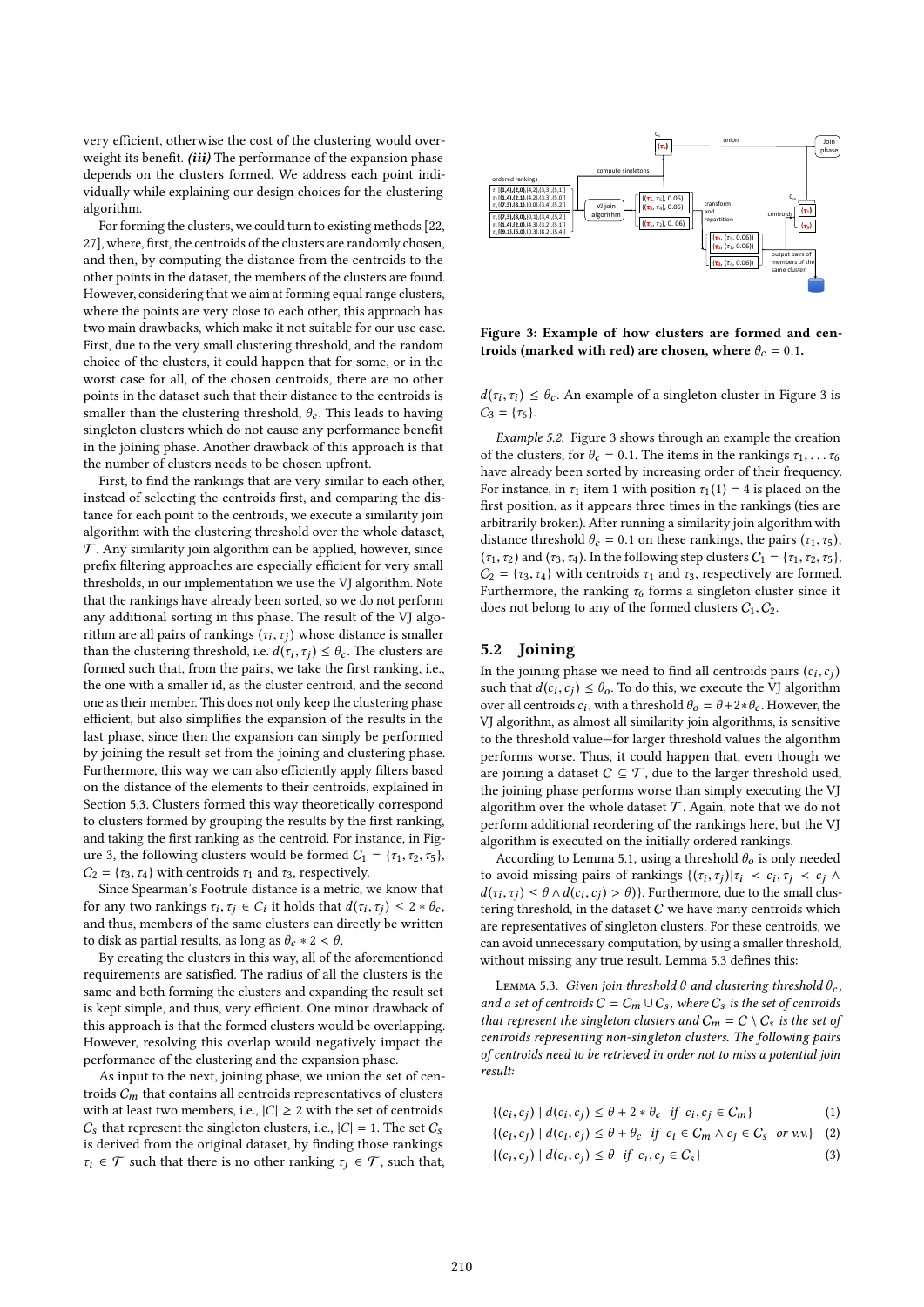## method: Centroids Join

**input:** Dataset  $C = C_m \cup C_s$ , double  $\theta$ ,  $\theta_c$ **output:** all pairs  $(c_i, c_j)$  s.t.  $d(c_i, c_j) \leq \theta + 2 * \theta_c$ 1  $p_m = \text{get\_prefix}(\theta + 2 * \theta_c, k)$ <br>2  $p_a = \text{get\_prefix}(\theta, k)$  $p_s = \text{get\_prefix}(\theta, k)$ 3 grouped ← transform\_and\_emit( $C_m$ ,  $C_s$ ,  $p_m$ ,  $p_s$ )<br>4  $R$  ← compute sim( $\sigma$ rouped  $k$   $\theta$   $\theta$ )  $\mathcal{R} \leftarrow$  compute sim(grouped, k,  $\theta$ ,  $\theta_c$ )

return R

Algorithm 1: Joining of centroids based on the type of the centroid.



Figure 4: Example of computing the final result set using the result set from the joining phase and the clusters where  $\theta_c = 0.1$  and  $\theta = 0.2$ . Cluster's centroids are marked with red.

Lemma 5.3 allows us to more efficiently join the centroids. It follows that, only for the centroids  $c_m \in C_m$  we need to use  $\theta_o$ for joining and, thus, only for these centroids, we need to use a prefix based on the threshold  $\theta_o$ . For the centroids  $c_s \in C_s$ , we can actually use the prefix based on the original threshold  $\theta$ . Then, when computing the distance between the candidate pairs, we keep track of the type of the centroid, and accordingly, we output the pair if it satisies the corresponding threshold. This is outlined in Algorithm 1.

Since we propose using small values for the clustering threshold  $\theta_c$ , we expect that in practice, the cardinality of  $C_m$  will be significantly smaller than  $|C|$ , and thus, by applying a threshold of  $\theta_o$  only for centroids  $c_m \in C_m$ , the savings should be notable.

## 5.3 Expansion

In the last phase, the final result set is generated. For this purpose, the results from the clustering phase,  $\mathcal{R}_c$ , and the result from the joining phase  $\mathcal{R}_j$ , need to be joined together, and the generated pairs need to be verified. Depending on the joined pairs from the joining phase, the expansion is done diferently. The pairs where both centroids are singletons do not need to be expanded and are directly written to disc. Pairs where at least one of the rankings is not a singleton, need to be joined with the set of clusters, so that similar pairs of rankings between cluster members from diferent clusters, or with other singleton centroids, are generated.

Algorithm 2 outlines how the final result set is computed. First, the result set from the join phase,  $\mathcal{R}_j$ , is divided into two sets:  $\mathcal{R}_s = \{(c_i, c_j) | c_i, c_j \in C_s \land d(c_i, c_j) \leq \theta\}$  and  $\mathcal{R}_m = \mathcal{R}_j \setminus d(c_i, c_j)$  $\mathcal{R}_s$ .  $\mathcal{R}_s$  is the set of candidate pairs, where both centroids are singletons. These pairs can be directly written to disc without further processing and verification. In addition, a subset of  $\mathcal{R}_m$ ,

#### method: expand

**input:** Dataset  $\mathcal{R}_c$ ,  $\mathcal{R}_j$ , double  $\theta$ ,  $\theta_c$ **output:** all pairs  $(\tau_i, \tau_j)$  s.t.  $d(\tau_i, \tau_j) \leq \theta$  $R_m, R_s \leftarrow \text{split}(\mathcal{R}_m)$ <br>2  $R_n \leftarrow \text{get partial re}$  $R_p \leftarrow$  get\_partial\_results( $\mathcal{R}_m$ ,  $\theta$ ,  $\theta_c$ )<br>3  $\mathcal{R}_i$ ,  $\mathcal{R}_m \leftarrow$  prepare for ioin( $\mathcal{R}_i$ ,  $\mathcal{R}_m$ )  $R_j, R_m \leftarrow \text{prepare\_for\_join}(R_j, R_m)$  $\mathcal{R}_{R_j \bowtie R_m} \leftarrow \text{join}(C_m, R_j, R_j)$  $R_{m,c} \leftarrow$  get\_partial\_results( $R_{R_j \rightarrow R_m}$ ,  $\theta$ ,  $\theta_c$ )<br>6  $R_{R \rightarrow aR} \leftarrow$  prepare for ioin( $R_{R \rightarrow aR}$ )  $R_{R_j \bowtie R_m} \leftarrow \text{prepare\_for\_join}(\mathcal{R}_{R_j \bowtie R_m})$ <br>7  $R_{(R_j \bowtie R_j) \bowtie R_j} \leftarrow \text{join}(\mathcal{R}_{R_j \bowtie R_j} \cdot C)$  $7 \qquad \mathcal{R}_{(R_j \bowtie R_m) \bowtie R_j} \leftarrow \text{join}(\mathcal{R}_{R_j \bowtie R_m}, C)$  $\mathcal{R}_{m,c}, \mathcal{R}_{m,m} \leftarrow \text{get\_partial\_results}(\mathcal{R}_{(R_j \bowtie R_m) \bowtie R_j}, \theta, \theta_c)$ return distinct( $\mathcal{R}_p \cup \mathcal{R}_s \cup \mathcal{R}_{m,c} \cup \mathcal{R}_{m,m}$ )

#### Algorithm 2: Computation of the final result set.

i.e., pairs  $(c_i, c_j) | \theta_c < d(c_i, c_j) \leq \theta$ , can already be included to the final results set.

Candidate pairs, where at least one centroid is not a singleton,  $\mathcal{R}_m$ , need to be further joined with the set of clusters  $\mathcal{R}_c$ , in order to find the result pairs where at least one ranking is a cluster member. These pairs are missing from  $\mathcal{R}_j$ , since in the joining phase the join was performed only over the centroids. To do this, first the set of clusters and the set  $\mathcal{R}_i$  are transformed, so that they are brought into a format where as key we have the centroids. Next,  $\mathcal{R}_m$  and  $\mathcal{R}_c$  are joined into  $\mathcal{R}_{R_c \bowtie R_m}$ . Then,  $\mathcal{R}_{R_c \bowtie R_m}$  is used to generate the following result pairs:

$$
\mathcal{R}_{m,c} = \{ (\tau_i, c_j) \mid (\tau_i, c_j) \le \theta \land \tau_i < c_i \land (c_i, c_j) \in \mathcal{R}_j \}
$$
\n
$$
\mathcal{R}_{m,m} = \{ (\tau_i, \tau_j) \mid (\tau_i, \tau_j) \le \theta \land \tau_i < c_i \land \tau_j < c_j \land (c_i, c_j) \in \mathcal{R}_j \}
$$

To generate the first result set  $\mathcal{R}_{m,c}$ , the candidate tuples in  $\mathcal{R}_{R_{\alpha} \triangleright \triangleleft R_{\alpha}}$  need to be transformed into the needed pairs and further verified, if their distance is in fact smaller then  $\theta$ . For pairs ( $\tau_i$ ,  $c_j$ ), where  $\tau_i \prec c_i$ , we already know  $d(\tau_i, c_i)$  and  $d(c_i, c_j)$ . Thus, using the triangle inequality, we verify only those candidate pairs  $(\tau_i, c_j)$  such that  $|d(c_i, c_j) - d(\tau_i, c_i)| \leq \theta$  and the remaining ones we can ilter out since we can be certain that their distance is larger than  $\theta$ .

For generating the set  $\mathcal{R}_{m,m}$ , the set  $\mathcal{R}_{R_c \rightarrow R_m}$  is first transformed, so that the second centroid is set as key of the tuples, and then it is joined with the set of clusters. The joined set is then used to add pairs to the set  $\mathcal{R}_{m,c}$ . These will be candidate pairs from the members of the newly joined centroids to the centroids we already had in  $\mathcal{R}_{R_c \rightarrow R_m}$ . Filtering based on the triangle inequality is applied here as well. As last step, we generate all candidate pairs  $(\tau_i, \tau_j)$ , such that  $\tau_i \prec c_i$ ,  $\tau_j \prec c_j$  and  $d(c_i, c_j) \leq \theta + 2 * \theta_c$ . For these, the Footrule distance is computed, and the ones where  $d(\tau_i, \tau_j) \leq \theta$  are written to disk. Before writing the results to disc, the duplicates are removed.

Example 5.4. Figure 4 illustrates the expansion through an example. As results from the clustering phase, we have tuples  $(\tau_1, \tau_5)$ ,  $(\tau_1, \tau_2)$ , and  $(\tau_3, \tau_4)$ . The centroids of these clusters are  $\tau_1$  and  $\tau_3$ —the clusters are the same as in the aforementioned example. The join results  $\mathcal{R}_i$  are split into  $\mathcal{R}_s = \{(\tau_7, \tau_9), (\tau_9, \tau_{12})\},\$ where none of the rankings in the pairs is a centroid and  $\mathcal{R}_m$  =  $\{(\tau_1, \tau_8), (\tau_1, \tau_6), (\tau_1, \tau_3)\}\$ , where at least one ranking in the pair is a centroid. Pairs in  $\mathcal{R}_s$  are directly written to disk. Tuples in  $\mathcal{R}_c$  and  $\mathcal{R}_m$  are transformed such that the centroids,  $\tau_1$  and  $\tau_3$ are placed as keys of the tuples. They are joined and  $\mathcal{R}_m$ ,  $c =$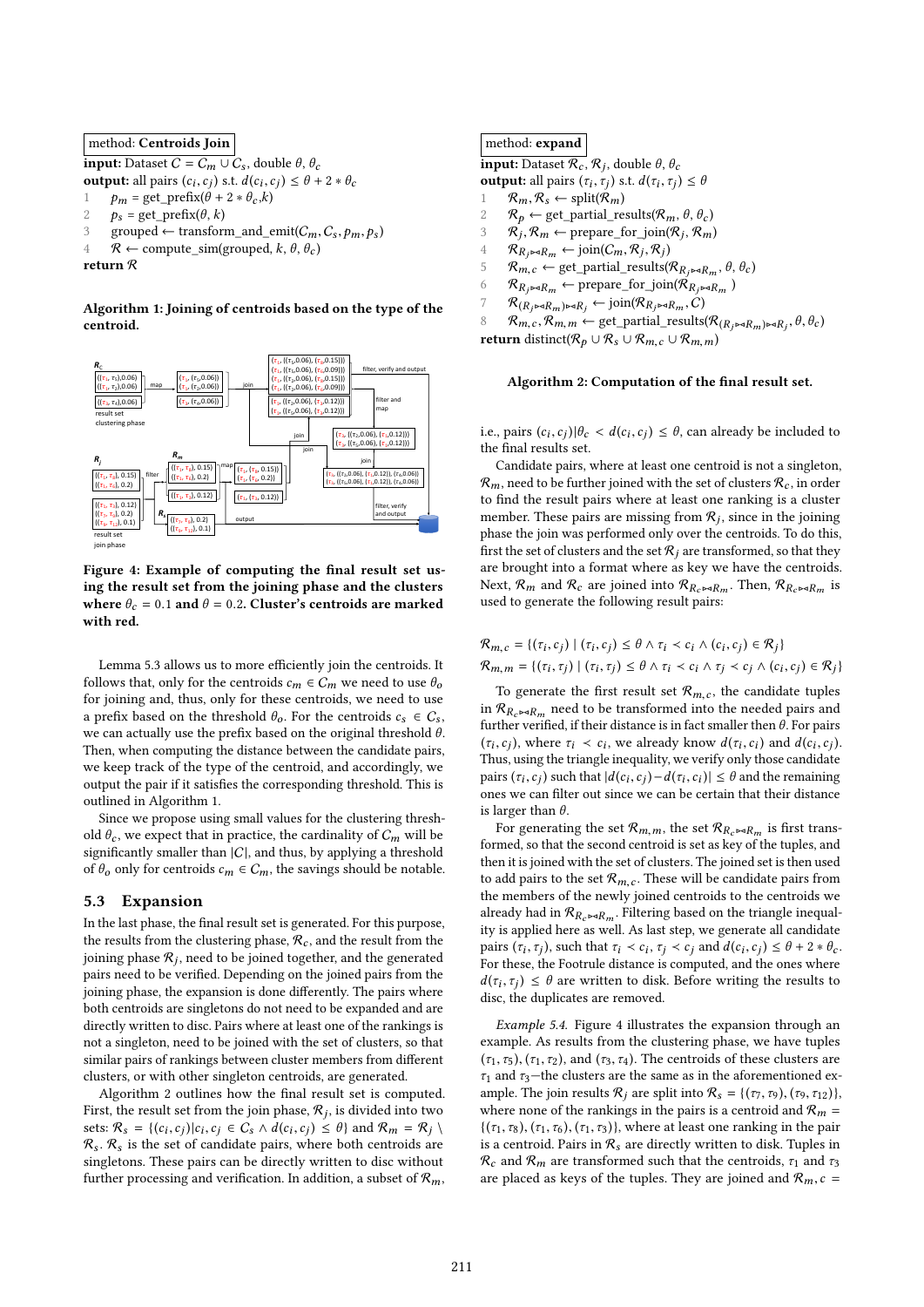$\{(\tau_5, \tau_8), (\tau_5, \tau_6), (\tau_2, \tau_8), (\tau_2, \tau_6), (\tau_2, \tau_3), (\tau_5, \tau_3)\}\$ are verified. Then we take only those pairs in  ${\mathcal{R}}_{R_c \bowtie R_m}$  where two rankings are centroids, in the example the last two elements of  $\mathcal{R}_{R_c}$   $\rightarrow$   $R_m$ . For these, we switch the places of the centroids  $\tau_1$  and  $\tau_3$  so that the members of the second cluster could be joined with members of the first cluster,  $(\tau_4, \tau_5)$  and  $(\tau_4, \tau_2)$ . These pairs need to be verified if their distance is smaller than  $\theta$ .

## 6 REPARTITIONING USING JOINS

Naturally, the way data is distributed across partitions/machines greatly inluences the performance of distributed algorithms. The VJ algorithm partitions the rankings based on the items that they contain–rankings that share an item end up at the same partition. This means that in the case of a skewed data distribution, which is often the case for real-world data, items that appear very frequently cause very large partitions. This problem is partially solved by the prefix filtering framework, especially for smaller values of  $\theta$ , since the most frequent items would not be included. However, as we increase the value of  $\theta$ , the size of the prefix increases, leading to skewed a distribution of data across the partitions, thus, having few partitions that dominate the overall execution time of the algorithm.

To tackle this issue, we propose an algorithm where large partitions are split into smaller sub-partitions. Then, the resulting pairs are computed for each small partition, and for each pair of sub-partitions. Algorithm 3 describes this procedure. First, using a user defined partitioning threshold  $\delta$  we divide the inverted index into two parts, one where the partitions per item have more that  $\delta$  rankings,  $I_{>\delta}$ , and those whose partitions per item are smaller then the partitioning threshold,  $\delta$ ,  $\mathcal{I}_{<\delta}$ . In Spark, this can be easily computed, since the distributed inverted index is kept in one RDD, which allows easy access to the sizes of each partition. For those partitions that are smaller than the partitioning threshold, we compute the similarity join as before. The partitions larger than the partitioning threshold,  $I_{>\delta}$ , are first split into smaller subpartitions with at most  $\delta$  rankings. This is done by assigning to each sub-partition a random number as a secondary key. To compute the final result set, we first compute the similarity join over each sub-partition. Then, we self join the sub-partitions by the item id, and for those join results where the secondary key of the irst join pair is smaller than the secondary key of the second join pair, we execute a R-S similarity join algorithm for the joined partitions. To better handle the increased load due to data replication and to redistribute the working load equally among nodes, we partition by both the primary and secondary key, i.e., by both the item id and the randomly assigned number and increase the number of partitions.

Example 6.1. Figure 5 illustrates through an example the similarity join computation in case of repartitioning. In this example, the posting list for items  $i_2, i_{10}, \ldots i_m$  have size larger than  $\delta$  and thus are split into smaller partitions. For instance, the posting list for item  $i_2$  is split into three smaller lists with keys  $(i_1, 1), (i_1, 5)$ , and  $(i_1, 9)$ . In order to keep the correctness of the algorithms, in addition to generating the pairs for each of these lists, they are self joined, and an R-S join algorithm over the joined posting lists (with keys  $(i_1, 1, 5)$ ,  $(i_1, 1, 9)$ , and  $(i_1, 5, 9)$ ) is performed.

Choosing the Partitioning Threshold  $\delta$ . In our experiments, we show that the performance of the algorithm does not significantly vary, when changing the partitioning threshold  $\delta$ . However, the partitioning threshold still needs to be chosen carefully, such that



Figure 5: Example of repartitioning of the large partitions using a partitioning threshold  $\delta$ .

## method: Repartitioning

input: inverted index over  $\mathcal{D}, \mathcal{I}$ . partitioning threshold,  $\delta$ **output:** all pairs  $(\tau_i, \tau_j)$  s.t.  $d(c_i, c_j) \leq \theta$ 

- 1  $I_{>\delta}, I_{<\delta}$  = split(*I*, $\delta$ )
- 2  $R_{< \delta} = \text{compute\_sim}(I_{< \delta}, \theta, k)$
- 3  $\mathcal{P} \leftarrow \text{repartition}(I_{>\delta}, \delta)$
- $\mathcal{R}_{p1} \leftarrow \text{compute\_sim}(\mathcal{P}, \theta, k)$ <br>5 R<sub>p2</sub> ← compute sim(ioin( $\mathcal{P}$
- $\mathcal{R}_{p2} \leftarrow \text{compute\_sim}(join(\mathcal{P}, \mathcal{P}), \theta, k)$

return  $\mathcal{R}_{<\delta} \cup \mathcal{R}_{p1} \cup \mathcal{R}_{p2}$ 

## Algorithm 3: Computing the all pair similarity join with repartitioning of large partitions using a partitioning threshold  $\delta$ .

it is not set to a very small value, leading to too many partitions being split into many small sub-partitions. If this happens then joining the sub-partitions in step 5 of Algorithm 3 becomes too expensive, and the benefit of the repartitioning is lost. In addition, due to the use of Spark joins, choosing a very small value of  $\delta$ can also lead to memory crashes of the executors.

As a general guidance for choosing the value of the parameter  $\delta$  an estimation for the size of the posting lists can be used. In our previous work on similarity search for top-k rankings [18], we devised a formula for estimating this:

$$
E[\text{index list length}] = \sum_{i} n * f(i; s, v')^2 \tag{4}
$$

where *n* is the number of rankings indexed, and  $f(i; s, v')$  is the frequency of the item at rank i, when the items follow a Zipf's distribution with skewness parameter  $s. v'$  is the distinct number of items in the prefix of the rankings.

## 7 EXPERIMENTS

We deployed all algorithms on a Spark 1.6 (using YARN and HDFS) cluster running Ubuntu 14.04.5 LTS. The cluster consists of 8 nodes, each equipped with two Xeon E5-2603@ 1.6GHz/ 1.7GHz of 6 cores each, 128GB of RAM, out of which 40GB is reserved for execution of jobs by YARN, and 4TB hard disks. All nodes are connected via a 10GBit Ethernet connection.

Datasets: Due to the lack of real top-k ranking datasets, for the experiments we used datasets that are often used in previous work on similarity joins for sets and were also used for performing the experimental study for distributed similarity join algorithms [10]. Specifically, we use the DBLP [1] and ORKU [2] datasets. To transform the records of these dataset into top-k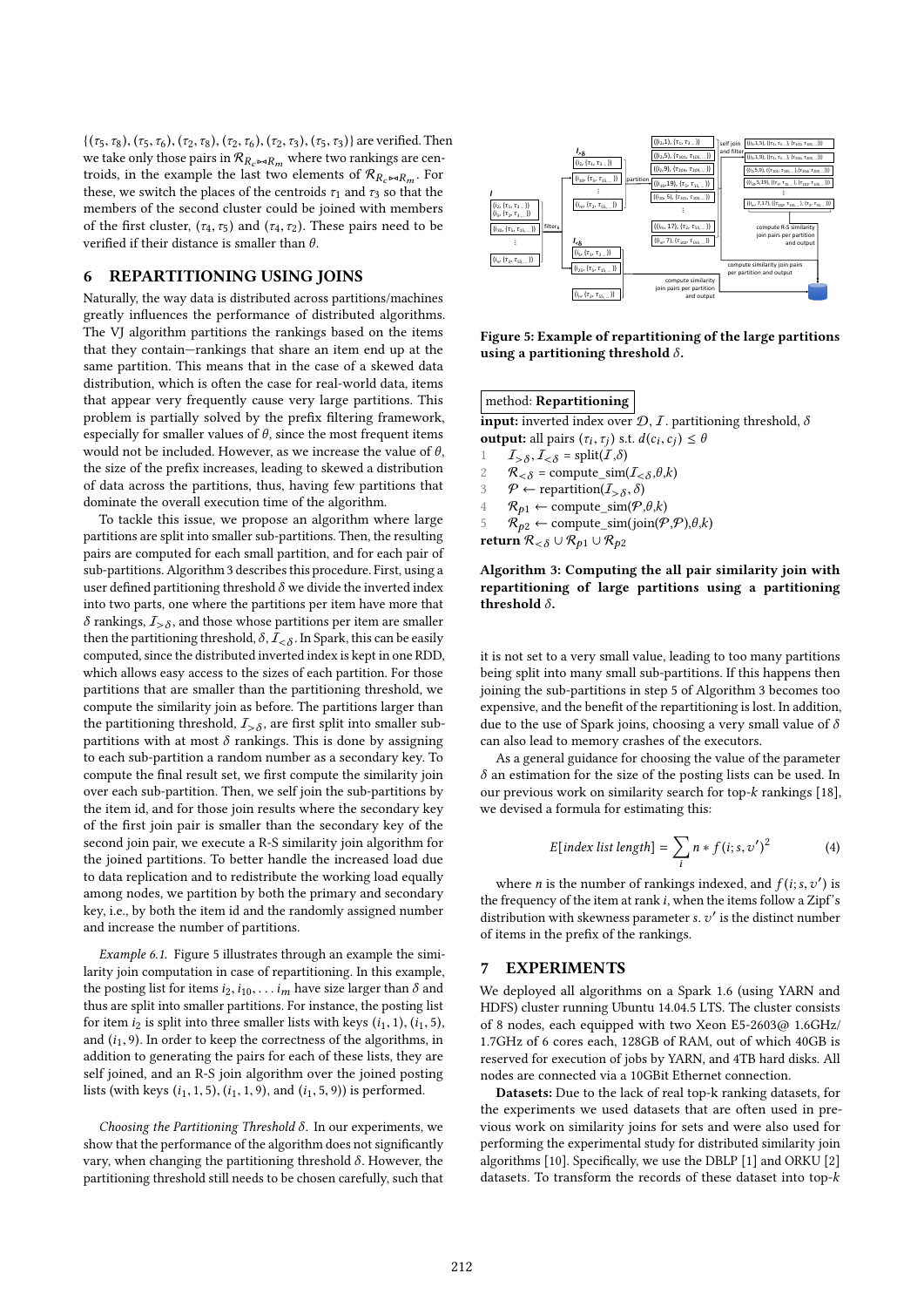| spark.driver.memory      | 12G             |
|--------------------------|-----------------|
| spark.executor.memory    | 8 <sub>GB</sub> |
| spark.executor.instances | 2.4             |
| spark.executor.cores     | 5               |

Table 3: Spark parameters used for the evaluation

rankings, we simply take the first  $k$  tokens in the sets, and consider them as items in the rankings. Since we are working with rankings of same size, we remove records with size smaller than k. In addition, the datasets are preprocessed as in [10], without the sorting of the records. Note that, while in the preprocessing step duplicates are removed from the dataset, since we cut the records to size k it can happen that we have a small amount of records with distance 0 to each other. However, this should not afect the performance of the algorithms, since duplicate records are not handled diferently, i.e., the performance of the algorithms should be the same as if there are no duplicates. As we will show later on in our experimental study, what afects the performance of our algorithm is the number of records with distance smaller than  $\theta_c$ .

After the preprocessing the DBLP dataset has approximately 1.2 million top-10 rankings, and ORKU has approximately 2 million top-10 rankings. Each datasets has a size of 67MB and 173MB. Since these datasets are relatively small for a distributed setting, we also increase their size using the same method as in [10, 24], where the domain of the items remains the same, and the join result increases approximately linearly with the size of the dataset. We use suffix xn to denote the number of times the dataset has been increased. For instance, "ORKUx5" represents the ORKU datasets increased 5 times.

The files in Spark are read as text files, and are directly partitioned into the number of partitions specified at input. Throughout the experiments we write the number of partitions that the data is divided into. Additionally, we show experiments that illustrate the behavior of the efect that the number of partitions has to the performance of the algorithms.

Algorithms under investigation We investigate the performance of the following algorithms:

- The adaptation of VJ to top-k rankings in Spark (VJ)
- The adaptation of VJ to top-k rankings using iterators instead of inverted index (VJ-NL)
- The clustering algorithm using iterators (CL)
- The clustering algorithm with iterators and re-partitioning of the data (CL-P)

Based on general recommendations for running Spark jobs, which suggest to not run 'tiny' or 'fat' executors, we assign 5 cores per executor. Then, based on the total number of cores and the available memory of the nodes in the cluster, we set the other execution parameters, reported in Table 3. The memory assigned to the executers also corresponds to the amount assigned to the reducers in a previous experimental study [10]. In case we use different settings, we write these changes for the specific experiments. We report on the average wall-clock time measured in seconds over 3 runs. If an algorithm runs more than 10 hours we stop its execution.

#### 7.1 Results

Performance Based on the Distance Threshold  $\theta$ . We first evaluate and compare the performance of the above listed algorithms when we vary the distance threshold  $\theta$ . Figure 6 reports on the

performance of the four algorithms for both datasets DBLP and ORKU, for values of  $\theta$  ranging from 0.1 to 0.4. We see that our algorithm outperforms the competitor algorithm VJ for larger values of  $\theta$ . Most importantly, we see that, with the exception of the DBLP dataset, each optimization that we propose, brings additional performance improvement. For all algorithms, the execution time increases, as we increase the distance threshold  $\theta$ , however, for our proposed algorithms, CL and CL-P, the increase in performance is smaller, especially for the latter. For instance, for the DBLPx5 dataset, the execution of the VJ algorithm for the largest threshold value, 0.4, is 100 times more expensive than when executing it for the smallest threshold value of 0.1. On the other hand, the increase in execution time for the CL and CL-P algorithms is 33 and 13 times, respectively. This can be attributed to the design of the CL algorithm. Since in the joining phase less rankings are being processed, the algorithm is not too much afected by the skewness of the dataset. With the partitioning of the large partitions into smaller ones, and their redistribution among the nodes in the cluster, the CL-P algorithm shows even larger performance improvement, for larger threshold values.

Furthermore, we see that for the datasets DBLPx5 (Figure 6(b)) and ORKU (Figure 6(d)) the gains in performance are the largest. Here, we can clearly see that using iterators over an inverted index is more efficient when it comes to a Spark implementation. Additionally, we see that the largest performance benefit from our clustering algorithm are for values of  $\theta$  of 0.3 and 0.4. When  $\theta$  is set to 0.4, clustering combined with partitioning based on joins (CL-P) performs 5 and 3 times better than the VJ and VJ-NL algorithms, respectively, for the ORKU dataset (Figure 6(d)). For the DBLPx5 dataset, the CL-P algorithm outperforms the VJ and VJ-NL algorithms by almost 4 and 3 times, respectively (Figure 6(b)). For lower values of the partitioning threshold, i.e., when  $\theta = 0.1$  or  $\theta = 0.2$ , the CL and CL-P algorithms either perform slightly worse than the VJ or VJ-NL, or the gain in performance is not that large. This is especially true for  $\theta = 0.1$ . This is due to the fact that the VJ algorithm is very efficient for a very small thresholds, since the prefix size is then small. In these cases, the overhead from the additional clustering phase in the CL approach, or partitioning for the CL-P, is larger than the benefit that we could get from it.

Note that in all cases, the clustering threshold for the CL and CL-P algorithms is set to 0.03. The reason for this is explained bellow, where we study the effect that this threshold has on the performance of the algorithms. The value of the partitioning threshold  $\delta$  differs depending on the dataset, and the threshold value,  $θ$ . For larger thresholds  $θ$ , we choose larger partitioning threshold  $\delta$ , since we expect an increase in the size of the posting lists. Later we discuss how choosing the partitioning threshold  $\delta$  affects the performance. For the smallest dataset, DBLP (Figure  $6(a)$ ), where the original VJ algorithm is already very efficient, the proposed optimizations lead to worse performance. The CL-P algorithm in this case always performs worse than VJ, since it brings additional overhead of repartitioning and joining already small posting lists. The CL algorithm outperforms VJ only for large values of  $\theta$ . On the other hand, for the ORKUx5 dataset (Figure 6(e)), for  $\theta = 0.4$ , only the CL-P algorithm finished under 10 hours. Similarly, for the DBLPx10 dataset (Figure 6(c)), the VJ algorithm did not finish under 10 hours.

Scalability. To test the scalability of the proposed algorithm, we varied the number of nodes in our cluster. We executed the CL-P algorithm on a cluster with 4 nodes and with 8 nodes. For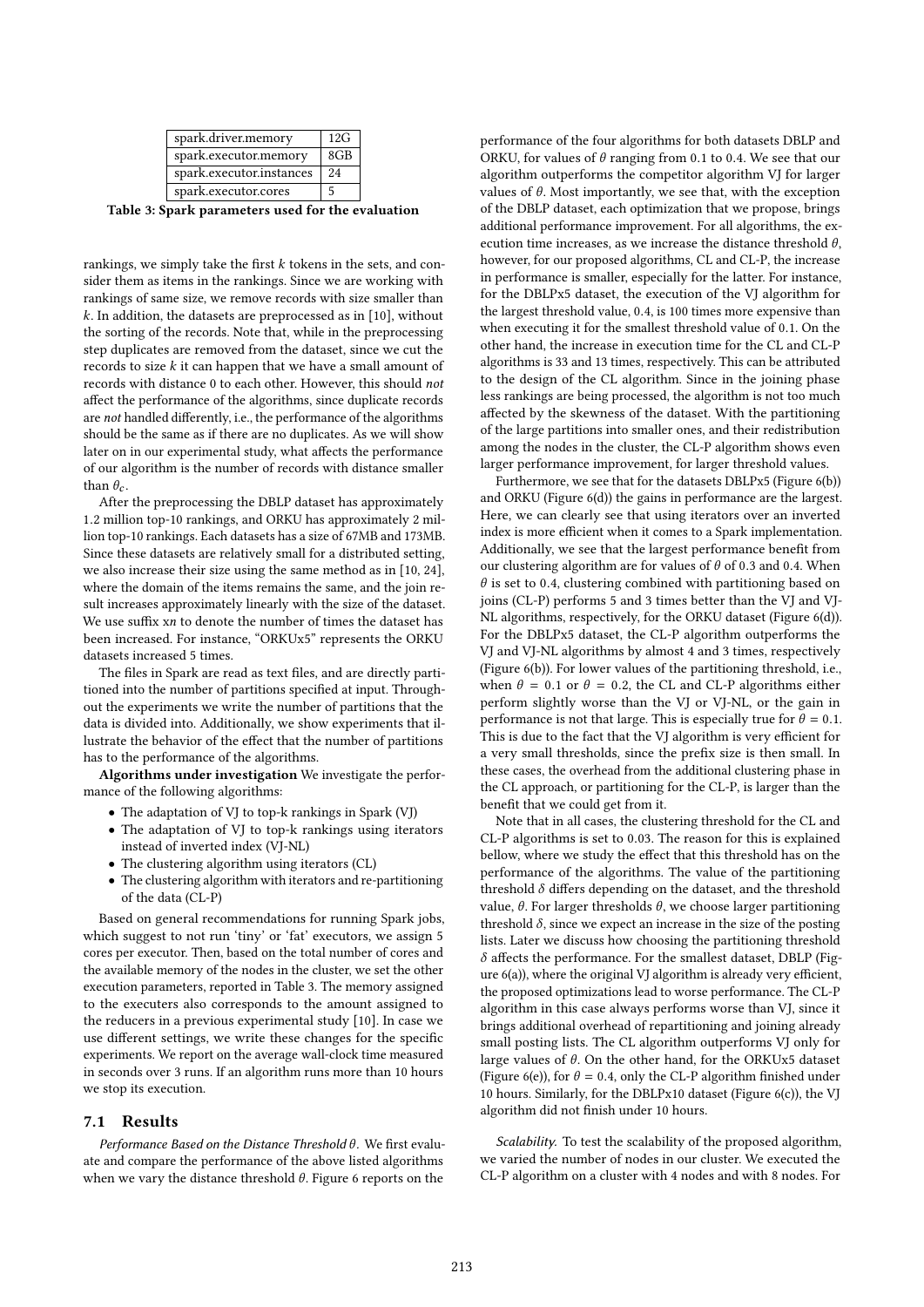

Figure 6: Comparison of different algorithms when varying  $\theta$ 



Figure 7: Performance of CL-PL algorithm when varying the number of nodes in the cluster (DBLPx5 and ORKU).



Figure 8: Performance of CL-P algorithm when varying the dataset size for the DBLP dataset.

this experiment, we reduced the number of cores per executor to 3, and we did not fix the number of executors to be used, i.e., this was left to be decided by YARN, based on the cluster size. The memory restriction per executor and for the driver were kept as specified in Table 3. Figure 7 shows the performance of the CL-P algorithms for different values of the theshold  $\theta$ , for the DBLPx5 and ORKU datasets. The values for the clustering threshold  $\theta_c$ and the partitioning threshold  $\delta$  were kept the same as for the previous experiment. We see that for both datasets, the CL-P algorithm exhibits better performance, when the number of nodes is increased. For the DBLPx5 dataset, when increasing the number of nodes from 4 to 8, the time cost decreases from 22% to 46%, and for the ORKU dataset the time savings are similar, ranging from 26% to 44%. Again, the largest performance improvement is observed for  $\theta = 0.4$ .

Furthermore, in Figure 8 we plotted the performance of the CL-P algorithm as we increase the size of the DBLP dataset. Note that the result size increases approximately linearly with the increase in the number of records. The rise of the execution time is the largest, i.e., for  $\theta = 0.4$ , when we increase the dataset size from x5 to x10. In this case the CL-P algorithm executes 7 times slower. However, the reason for this we see in the value of the partitioning threshold  $\delta$ . We believe that with a more carefully chosen value for  $\delta$  this increase in the execution time can be avoided. For all other cases of  $\theta$  the decrease in performance is lower than 5 times.

Effect of the Clustering Threshold  $\theta_c$ . Another threshold that can have impact on the performance of the proposed clustering algorithm is the clustering threshold  $\theta_c$ . Depending on the value of this threshold, the size and number of the formed clusters varies, and thus the performance of the whole algorithm. Figure 9 shows the performance of the CL algorithm for diferent values of  $\theta_c$  for both datasets. We see that, in almost all cases, setting  $\theta_c$  = 0.03 brings the best performance for the CL algorithm. This can be explained by two reasons. First, as we increase the clustering threshold  $\theta_c$ , the running time of the clustering phase increases, since here we use the VJ algorithm to find the similar pairs. Second, the benefit by the additionally formed clusters does not seem to compensate for this increase in the running time. Thus, setting the clustering threshold  $\theta_c$  to a very small value is the recommend choice, and in all further experiments we set  $\theta_c$ to 0.03 for both CL and CL-P.

Effect of the Partitioning Threshold  $\delta$ . The partitioning threshold  $\delta$  is a parameter which decides which and how many posting lists need to be partitioned, and as such, it inluences the performance of the CL-P algorithm. In Figure 10 we see the performance of the CL-P algorithm as the partitioning threshold changes, for both datasets DBLP and ORKU and for diferent values of the threshold  $\theta$ . For the DBLP dataset we show only the DBLPx5 increased dataset, since, as we showed in Figure 6(a), the DBLP dataset is small and does not benefit from the partitioning of the posting lists. For each dataset, we chose diferent varying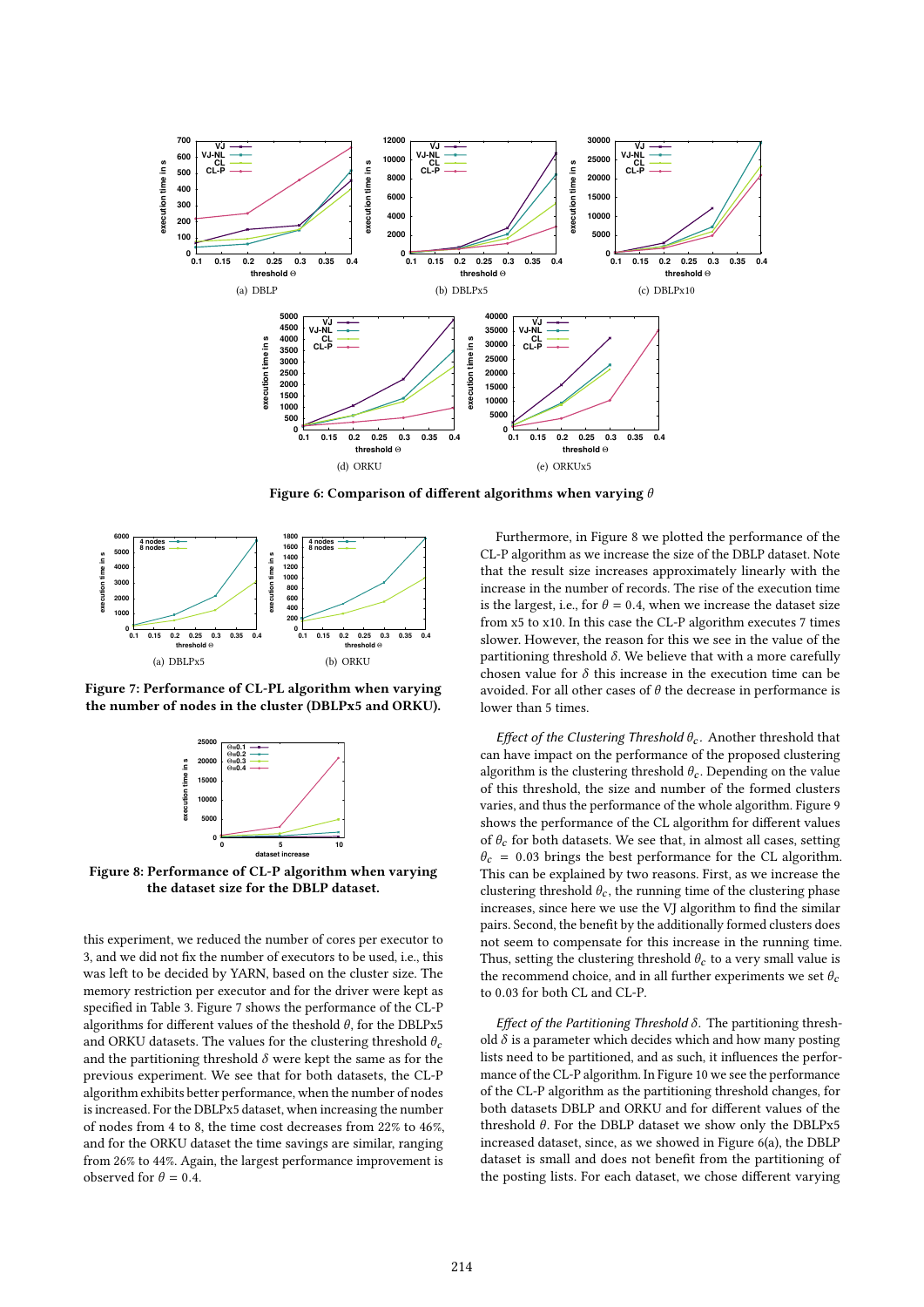

Figure 9: Performance of CL algorithm when varying the clustering threshold  $\theta_c$ 

ranges for the partitioning threshold, since its value is directly dependent from the size of the dataset. For ORKU (Figure 10(a)) we vary  $\delta$  from 500 to 5000, for ORKUx5 (Figure 10(b)) we vary δ from 10000 to 50000 and for DBLPx5 (Figure 10(c)) we vary δ from 1000 to 50000. Furthermore, for ORKU and DBLPx5 we plot the performance for  $\theta = 0.3$  and  $\theta = 0.4$  (Figures 10(c) and 10(a), respectively), while for ORKUx5, for practical reasons, due to the large execution times when having large values of  $\theta$ , we plot the performance for  $\theta = 0.1$  and  $\theta = 0.2$  (Figure 10(b)). In Figure 6(a) we see that the performance of CL-P is not widely inluenced by the partitioning threshold  $\delta$ . Starting with small values of  $\delta$ , the performance is slightly worse, due to the larger number of posting lists that need to be joined, and thus the overhead imposed by the Spark join is larger. Then, as we increase  $\delta$ , the performance at first drops and reaches its minimum, and then starts to slightly increase. This is important to note, since it gives us more freedom of choosing the value for  $\delta$ . Note, however, that choosing very small values can lead to either bad performance or crashes of the executors due to memory overhead caused by the joins. During our experiments execution, we experienced crashes due to memory overhead, whenever the  $\delta$  value was set to an inappropriately small value, when considering the number of records being processed. On the other hand, setting  $\delta$  to a very large value will not bring any performance benefit, since no postings lists will be partitioned.

Increasing the size of the rankings. Top-k rankings usually contain only very few items. In fact in our study [3] we showed that most of the rankings are of size 10 or 20. Therefore, in the previous experiments we focused on rankings of size 10. To see how the performance of the algorithms changes, when we have rankings of larger size, we also run experiments where  $k = 25$ . For this purpose we used the ORKU dataset, which contains also longer records. From the original dataset, we extracted around 1.5 million top-25 rankings, as described above. This dataset has a size of 289MB. The DBLP dataset contained only shorter records, and thus for this experiment we rely only on the ORKU dataset. Figure 11 shows the performance of the four algorithms when varying the distance threshold  $\theta$ . While our algorithms still outperform the VJ algorithm, there are two important things to note here. First, the diference in the performance between VJ-NL and VJ is not so significant, and second CL performs almost



Figure 10: Performance of CL-P algorithm when varying the partitioning threshold  $\delta$ 



Figure 11: Performance of diferent algorithms for rankings of size 25 when varying the distance threshold  $\theta$ (ORKU)

the same as VJ-NL. This might be explained with the size of the dataset, since our clustering algorithms, CL and CL-P, perform better on larger datasets. The CL-P algorithm shows the best performance, except for  $\theta = 0.1$ , and is, as with rankings of size 10, least susceptible to the increase of the threshold  $\theta$ . For  $\theta$  = 0.1, the VJ-NL algorithm performs slightly better than the other algorithms. The CL-P algorithm outperforms the VJ-NL algorithm for 1.5 and 1.9 times for  $\theta = 0.2$ , and  $\theta = 0.3$  and 0.4, respectively. Note that for this experiment, for both CL and CL-P, we set  $\theta_c = 0.03$  and the partitioning threshold,  $\delta$ , for CL-P, we set to 5000, for all values of  $\theta$ .

Varying the number of Spark partitions. The general recommendation when executing Spark jobs is to set the number of partitions to be at least four times as the number of executors running. In our setting, this means that the general recommendation is to have at least 100 partitions. Figure 12 shows the performance of diferent algorithms (VJ, VJ-NL and CL) for diferent number of partitions. For this experiments the partitioning threshold  $\theta$ is ixed to 0.3. We see that for both DBLP and DBLPx5, the performance does not change much as we increase the number of partitions. In fact, we see that whether the performance increases or decreases—as we increase the number of partitions—depends on the size of the dataset. For the smaller dataset, DBLP, the best performance is observed when the number of partitions is set to 86, and then the performance slightly decreases. For DBLPx5, on the other hand, we have the best performance of both CL and VJ-NL for 186 partitions. Figure 13 shows the performance of the CL-P algorithm when changing the number of partitions. For CL-P we used a larger span of the number of partitions, from